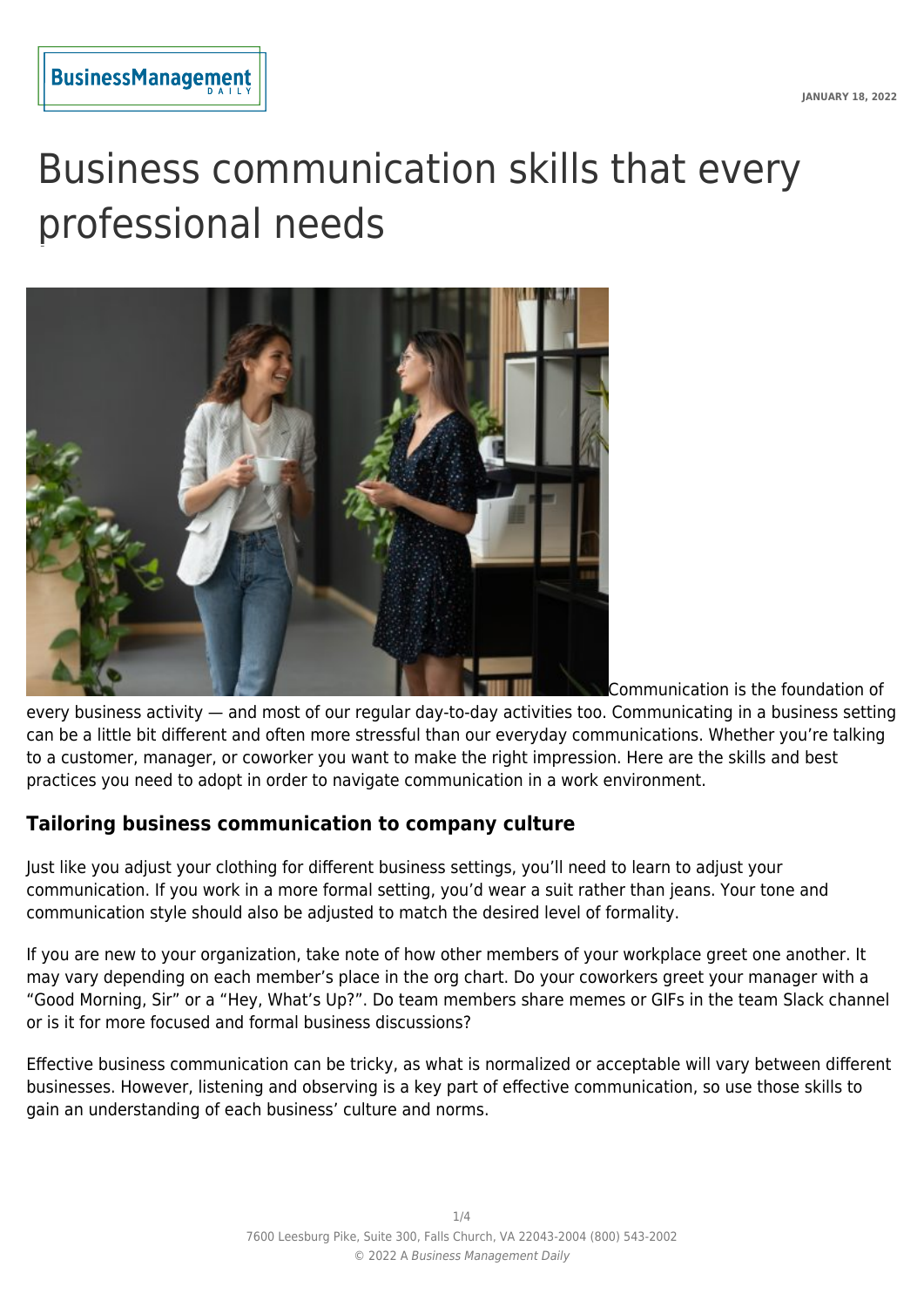## **Communication skills for effective teamwork**

Being a good collaborator and team member goes a long way in business. Employers like to see that you can communicate and collaborate effectively with your peers.

### **Conflict resolution**

Often conflicts or disagreements arise simply due to poor communication. It's also true that building a diverse workplace means that you're likely to experience differences of opinions as everyone is coming to the table with different experiences, cultures, and ideas. This is a good thing!

Conflict is often healthy in the business world. Healthy and respectful conflict leads to better decision-making and greater innovation.

Emotional intelligence is necessary for good communication and conflict resolution in the workplace. Emotional intelligence is the ability to recognize and control your own emotions as well as perceive and understand other people's emotions. Professionals need to be able to be self aware and recognize when their emotions are distorting their view or a discussion is getting too passionate. It's also important to recognize and acknowledge team member's feelings and engage in respectful conflict resolution if you have upset them or a misunderstanding has occurred. Emotionally intelligent professionals proceed calmly and with empathy when conflict arises.

#### **Active listening skills**

Be honest with yourself. When others in the workplace are talking, are you really listening to them or do you find yourself getting distracted or thinking about what you are going to say next? When you are nervous in business settings it is easy to focus on what you need to say, your own body language, and how you are being perceived. However, you're likely going to make a better impression by being a good listener and engaging with others when they speak than focusing solely on your own half of the interaction.

Leverage your nonverbal communication skills to demonstrate that you are listening by having open body language (avoid crossing your arms), maintaining eye contact with the speaker, and nodding or making appropriate gestures in response to what the speaker is sharing. Use facial expressions and nonverbal cues to show that you're engaged.

At appropriate points you may also speak in order to agree with the speaker, clarify something that they've said, or provide appropriate commentary. Try not to provide commentary that changes the direction of the conversation or brings the focus back to you too heavily. Often, we try to share examples of our own experiences or stories to relate to others, but its helpful to let the person finish what they were sharing first. You don't want to become the coworker that makes every conversation about yourself.

#### **Business writing skills**

A common mistake that people make when writing in a business setting is trying too hard to sound smart. Business writing should be formal, but it should also be clear. Don't use abbreviations or any of the silly phrases that you'd use on social media. However, you also don't want to turn every memo or email into a PhD thesis.

The best written communication skill that you can possess is the ability to convey a message in a clear and concise manner. Craft messages that give the intended audience exactly the information that they need to know. Avoid uncertainty or excessive wordiness. Afterall, most business professionals are busy.

Being able to adjust your tone in writing can be a bit trickier than in speech. Practice writing in a motivational tone (commonly used for LinkedIn posts in case you need a reference point), serious or formal tones (for writing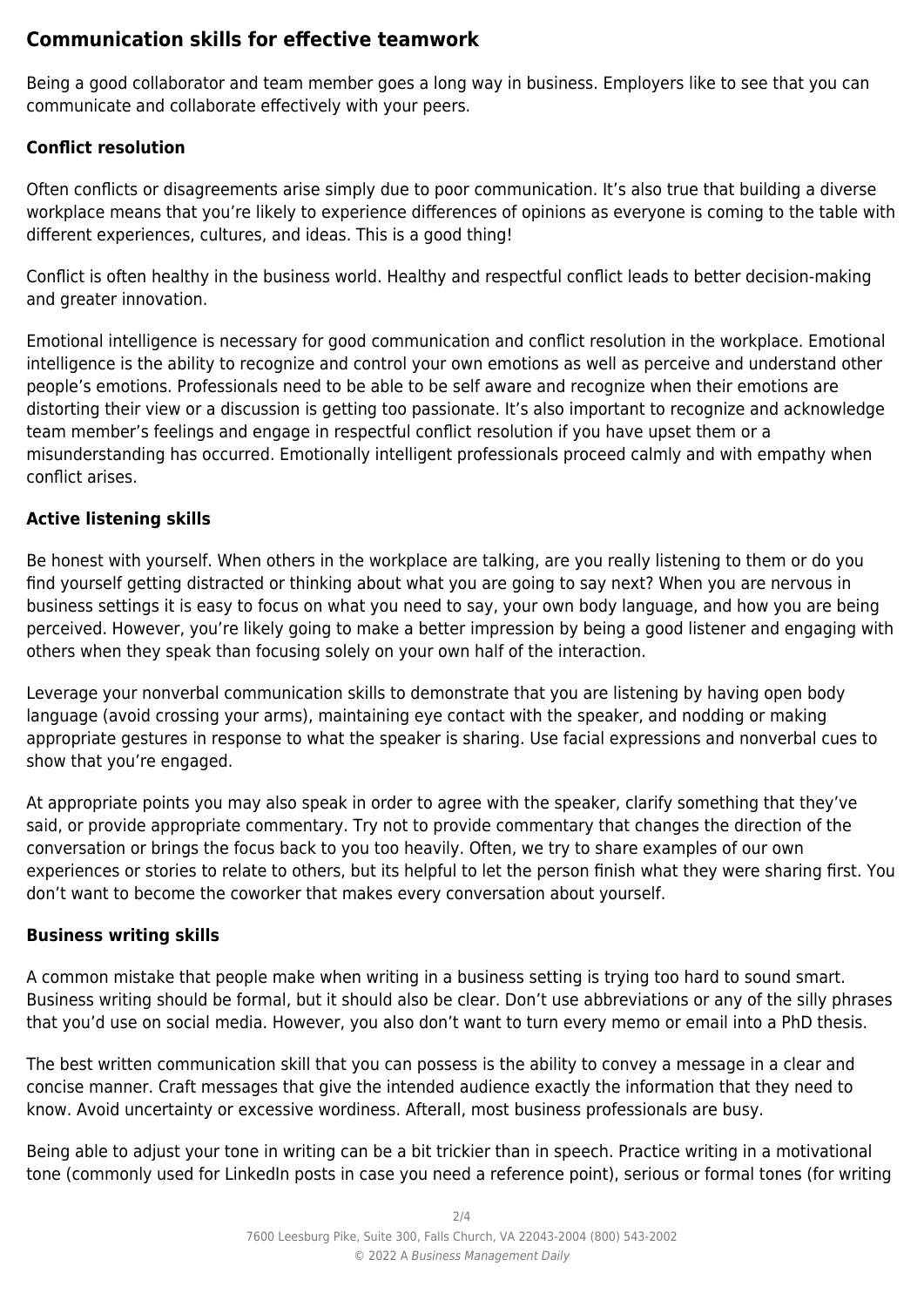related to HR, policy, or legal topics in business), and friendly tones (to use with leads and coworkers).

#### **Presentation skills**

Were you one of those kids that hated getting up in front of the class to speak? Well then it's time to build up your presentation skills.

Not all careers require frequent presentations, but it's rare to find a role where you never need to speak or share information with the group in a meeting. Public speaking can be scary, but there are a couple of tools that you can use to improve:

- **Be mindful of pacing.** Often when people are nervous, they speak too quickly. This makes it hard for your audience to understand what you are saying. Practice reciting information or a presentation at a steady pace with medium tempo.
- **Learn how to connect with your audience.** If you are giving a presentation at work, choose a coworker that you feel comfortable with and look at them as you present. You may even want to ask them to sit front and center. Looking out into the audience helps you appear more confident and better engages your audience.
- **Build confidence.** Public speaking is largely about confidence or at least sounding confident. If you need to give a presentation at a staff meeting or client meeting, ask a few coworkers to listen to you practice. Starting with a smaller audience can help. If you are working on general public speaking skills and don't have a presentation coming up, build confidence by making a concentrated effort to speak up more during meetings. Many of us spend most meetings on mute or sitting quietly in the back of the room. Gradually increase your participation by speaking up and get comfortable sharing ideas publicly.

## **Consider your communication channel**

One of the most common business communication mistakes that people make is choosing the wrong communication channel for their message. Everyone hates attending a meeting that could have been an email, right? However, the inverse can also be true.

Never be afraid to ask someone about their preferred communication methods. Knowing your audience is important. For example, if you know that you will need to follow up with a customer, ask them during the initial conversation how they would prefer for you to follow up. Some people like the personal touch that comes with a phone call, while other customers may be too busy to answer unscheduled calls or feel more comfortable with email or text messaging. While communication channel preferences are often associated with generational differences, it is a good idea to ask rather than assume what a customer will prefer. Learning how to communicate with customers based on their own preferences will allow you to provide better customer service.

You can also apply this to coworkers and managers. Instant messaging is becoming a popular form of communication between workplace teams, so you may be directed to use Teams or Slack for day-to-day conversations and teamwork. When you start a new job, ask about the best channel for questions to coworkers and your manager's preferences.

In addition to asking about individual preferences, it's also important to understand what messages are well suited for written communication and which should be delivered in-person (or at least over Zoom). Think about whether the recipient is likely to have questions about what you are telling them, or if the message could raise